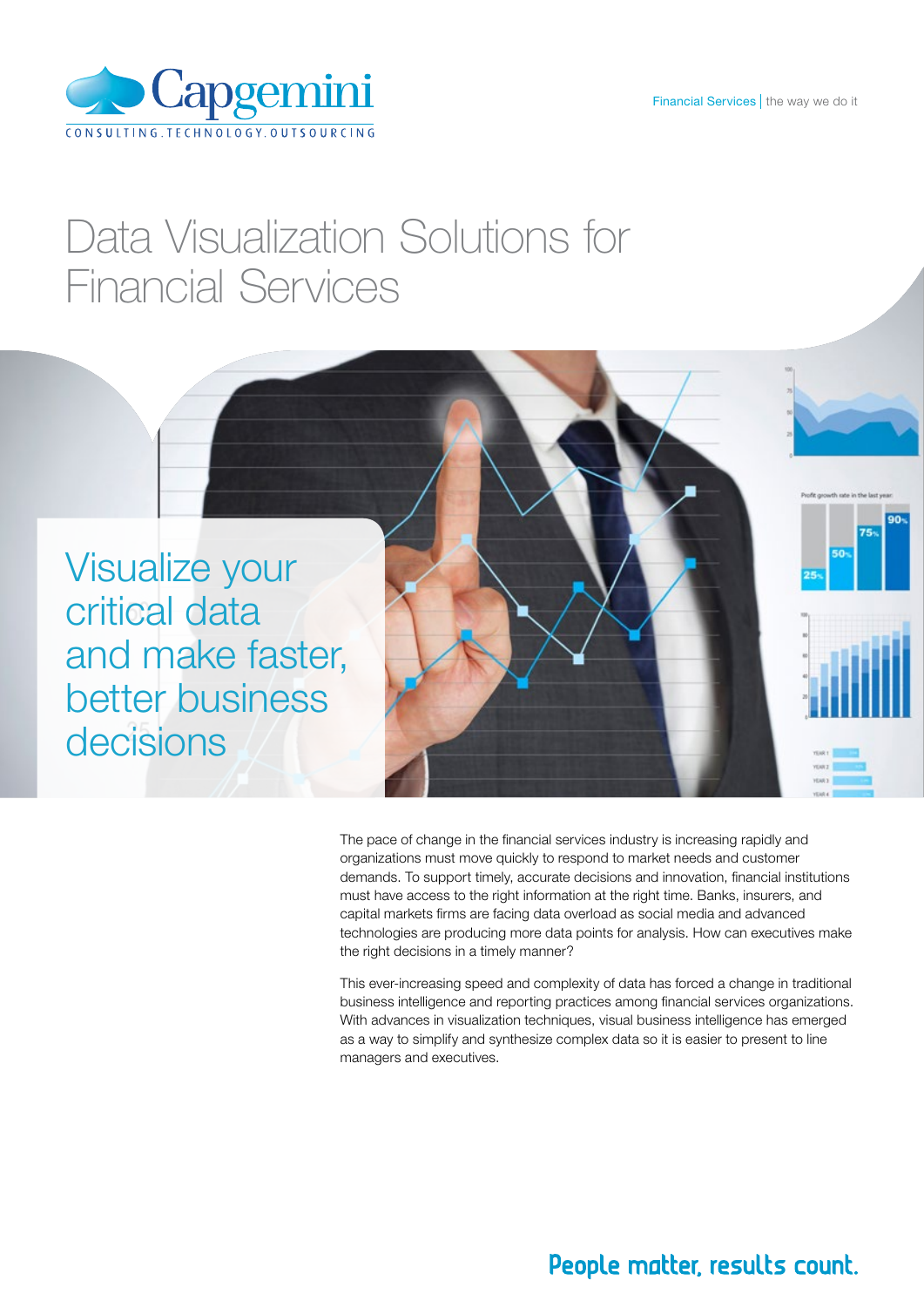# How Can Data Visualization Help Your Business?

Business intelligence is the discipline that helps financial firms manage data to make decisions. With the emergence of specialty data visualization tools from new and established business intelligence vendors, enterprises are adopting more visual reporting practices. However, with many new technologies and techniques to chose from, financial services firms are finding it difficult to define a data visualizationcentric information strategy.

To meet today's market challenges, it is essential to have an enterprise data visualization program. Companies that have successfully implemented such programs have been able to:

- Empower their business managers with visual insights
- Increase knowledge discovery like analysis
- Make impactful decisions collaboratively across all business functions
- Reduce efforts on data management
- Increase self service
- Improve operational efficiency
- Establish management by exception practices
- Support performance management based on role specific KPI

Capgemini has helped banks, capital markets firms, and insurance companies make the transition to more visual reporting, enabling decision making that is simpler, quicker, smarter and more collaborative. Regardless of the current state of your business intelligence road map, Capgemini can provide the strategy, solutions, and services for a complete data visualization initiative.

#### Step 1: Assess

We start by analyzing business processes and interview stakeholders to gain an understanding of roles, goals, performance indicators and the enterprise story. This step feeds the "Create" process after determining the usability objectives and technical requirements.

#### Step 2: Create

During the creation process, we use rapid visualization techniques to develop the right visualizations that reflect the enterprise story.

#### Step 3: Design

We realize the importance of user interface design in the process and use experts in user interface and user experience to provide the impactful visualization.

#### Step 4: Execute

We help you interpret, refine, enhance, and provide a continuous insightful enterprise story which helps business managers make impactful decisions.

*4 Steps* to visualizing vour data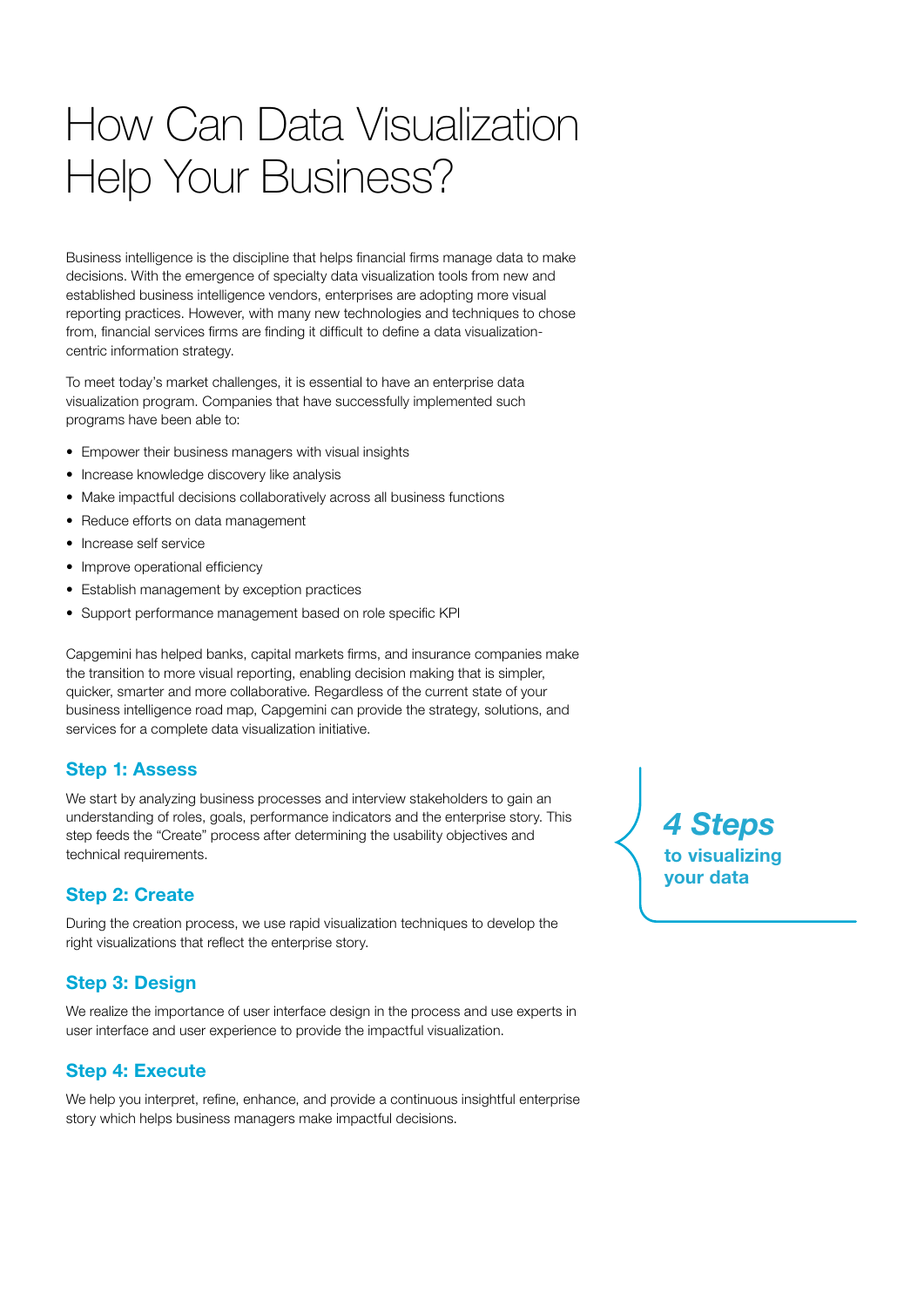With investments in people, process and tools, Capgemini has created mature FS-specific assets to help jump start any data visualization initiative. We have focused on the following critical components to support successful data visualization efforts:

- Tool evaluation
- Integration with enterprise business intelligence tools
- Enterprise deployment
- Data access integration
- Packaged analysis
- Management information content migration
- Certified consultants